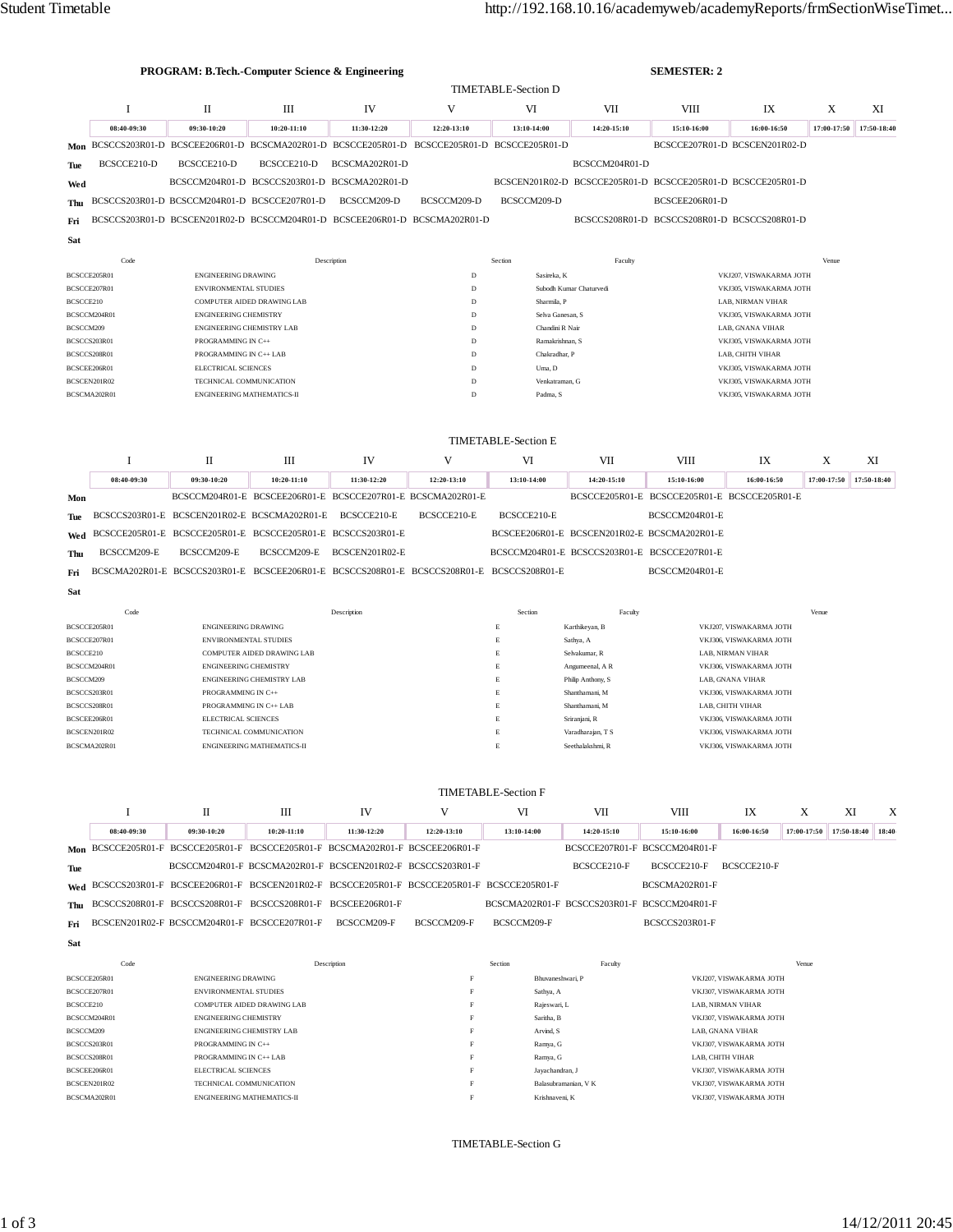## Student Timetable http://192.168.10.16/academyweb/academyReports/frmSectionWiseTimet...

|                              | Ι                                                                                                | П                                                                                         | Ш                                | IV                                           | V                                                                          | VI                          |                                    | VII                                          | VIII                                                        | IX                                                 |             | X           | XI          |
|------------------------------|--------------------------------------------------------------------------------------------------|-------------------------------------------------------------------------------------------|----------------------------------|----------------------------------------------|----------------------------------------------------------------------------|-----------------------------|------------------------------------|----------------------------------------------|-------------------------------------------------------------|----------------------------------------------------|-------------|-------------|-------------|
|                              | 08:40-09:30                                                                                      | 09:30-10:20                                                                               | $10:20 - 11:10$                  | 11:30-12:20                                  | 12:20-13:10                                                                | 13:10-14:00                 |                                    | 14:20-15:10                                  | 15:10-16:00                                                 | 16:00-16:50                                        |             | 17:00-17:50 | 17:50-18:40 |
| Mon                          |                                                                                                  | BCSCCM204R01-G BCSCEN201R02-G BCSCMA202R01-G                                              |                                  |                                              |                                                                            | BCSCEE206R01-G              |                                    | BCSCCM209-G                                  | BCSCCM209-G                                                 | BCSCCM209-G                                        |             |             |             |
| Tue                          |                                                                                                  | BCSCCS203R01-G BCSCEE206R01-G BCSCMA202R01-G BCSCCS208R01-G BCSCCS208R01-G BCSCCS208R01-G |                                  |                                              |                                                                            |                             |                                    |                                              | BCSCCE207R01-G                                              |                                                    |             |             |             |
| Wed                          | BCSCCE210-G                                                                                      | BCSCCE210-G                                                                               | BCSCCE210-G                      | BCSCCS203R01-G                               |                                                                            |                             |                                    |                                              | BCSCEE206R01-G BCSCMA202R01-G BCSCCM204R01-G                |                                                    |             |             |             |
| Thu                          |                                                                                                  | BCSCCE205R01-G BCSCCE205R01-G BCSCCE205R01-G BCSCCS203R01-G BCSCCM204R01-G                |                                  |                                              |                                                                            |                             |                                    | BCSCEN201R02-G                               |                                                             |                                                    |             |             |             |
| Fri                          |                                                                                                  | BCSCCS203R01-G BCSCCM204R01-G BCSCMA202R01-G BCSCEN201R02-G                               |                                  |                                              |                                                                            |                             |                                    |                                              | BCSCCE207R01-G BCSCCE205R01-G BCSCCE205R01-G BCSCCE205R01-G |                                                    |             |             |             |
| <b>Sat</b>                   |                                                                                                  |                                                                                           |                                  |                                              |                                                                            |                             |                                    |                                              |                                                             |                                                    |             |             |             |
|                              | Code                                                                                             |                                                                                           |                                  | Description                                  |                                                                            | Section                     |                                    | Faculty                                      |                                                             |                                                    |             | Venue       |             |
| BCSCCE205R01<br>BCSCCE207R01 |                                                                                                  | ENGINEERING DRAWING<br>ENVIRONMENTAL STUDIES                                              |                                  |                                              |                                                                            | G<br>G                      | Vinoth Kumar, P<br>Sathya, A       |                                              |                                                             | VKJ207, VISWAKARMA JOTH<br>VKJ308, VISWAKARMA JOTH |             |             |             |
| BCSCCE210                    |                                                                                                  |                                                                                           | COMPUTER AIDED DRAWING LAB       |                                              |                                                                            | G                           | Sathya, A                          |                                              |                                                             | LAB, NIRMAN VIHAR                                  |             |             |             |
|                              | BCSCCM204R01                                                                                     | <b>ENGINEERING CHEMISTRY</b>                                                              |                                  |                                              |                                                                            | G<br>G                      | Ravikumar, R                       |                                              |                                                             | VKJ308, VISWAKARMA JOTH                            |             |             |             |
| BCSCCM209<br>BCSCCS203R01    |                                                                                                  | PROGRAMMING IN C++                                                                        | ENGINEERING CHEMISTRY LAB        |                                              |                                                                            | G                           | Thiruvasagam, P<br>Umamaheswari, P |                                              |                                                             | LAB, GNANA VIHAR<br>VKJ308, VISWAKARMA JOTH        |             |             |             |
| BCSCCS208R01                 |                                                                                                  |                                                                                           | PROGRAMMING IN C++ LAB           |                                              |                                                                            | G                           | Umamaheswari, P                    |                                              |                                                             | LAB, CHITH VIHAR                                   |             |             |             |
| BCSCEE206R01<br>BCSCEN201R02 |                                                                                                  | ELECTRICAL SCIENCES                                                                       | TECHNICAL COMMUNICATION          |                                              |                                                                            | G<br>G                      | Subhashini, N<br>Valanarasu, A     |                                              |                                                             | VKJ308, VISWAKARMA JOTH<br>VKJ308, VISWAKARMA JOTH |             |             |             |
|                              | BCSCMA202R01<br><b>ENGINEERING MATHEMATICS-II</b><br>Srikanth, R<br>VKJ308, VISWAKARMA JOTH<br>G |                                                                                           |                                  |                                              |                                                                            |                             |                                    |                                              |                                                             |                                                    |             |             |             |
|                              |                                                                                                  |                                                                                           |                                  |                                              |                                                                            |                             |                                    |                                              |                                                             |                                                    |             |             |             |
|                              |                                                                                                  |                                                                                           |                                  |                                              |                                                                            | <b>TIMETABLE-Section H</b>  |                                    |                                              |                                                             |                                                    |             |             |             |
|                              | 1                                                                                                | П                                                                                         | Ш                                | IV                                           | V                                                                          | VI                          |                                    | VII                                          | VIII                                                        | IX                                                 |             | Χ           | XI          |
|                              | 08:40-09:30                                                                                      | 09:30-10:20                                                                               | 10:20-11:10                      | 11:30-12:20                                  | 12:20-13:10                                                                | 13:10-14:00                 |                                    | 14:20-15:10                                  | 15:10-16:00                                                 | 16:00-16:50                                        |             | 17:00-17:50 | 17:50-18:4  |
| Mon                          |                                                                                                  | BCSCCM204R01-H BCSCCS203R01-H BCSCCE207R01-H BCSCEE206R01-H BCSCMA202R01-H                |                                  |                                              |                                                                            |                             |                                    |                                              | BCSCCE205R01-H BCSCCE205R01-H BCSCCE205R01-H                |                                                    |             |             |             |
| Tue                          |                                                                                                  | BCSCCS208R01-H BCSCCS208R01-H BCSCCS208R01-H BCSCCS203R01-H                               |                                  |                                              |                                                                            |                             |                                    |                                              | BCSCEE206R01-H BCSCEN201R02-H BCSCMA202R01-H BCSCCM204R01-H |                                                    |             |             |             |
| Wed                          |                                                                                                  |                                                                                           | BCSCEN201R02-H BCSCCS203R01-H    | BCSCCE210-H                                  | BCSCCE210-H                                                                | BCSCCE210-H                 |                                    |                                              | BCSCCM204R01-H                                              |                                                    |             |             |             |
| Thu                          |                                                                                                  |                                                                                           |                                  |                                              | BCSCCS203R01-H BCSCMA202R01-H BCSCCE205R01-H BCSCCE205R01-H BCSCCE205R01-H |                             |                                    |                                              | BCSCEE206R01-H                                              |                                                    |             |             |             |
| Fri                          |                                                                                                  |                                                                                           |                                  | BCSCMA202R01-H BCSCEN201R02-H BCSCCE207R01-H |                                                                            | BCSCCM204R01-H              |                                    | BCSCCM209-H                                  | BCSCCM209-H                                                 | BCSCCM209-H                                        |             |             |             |
| Sat                          |                                                                                                  |                                                                                           |                                  |                                              |                                                                            |                             |                                    |                                              |                                                             |                                                    |             |             |             |
|                              | Code                                                                                             |                                                                                           |                                  | Description                                  |                                                                            | Section                     |                                    | Faculty                                      |                                                             |                                                    |             | Venue       |             |
| BCSCCE205R01                 |                                                                                                  | <b>ENGINEERING DRAWING</b>                                                                |                                  |                                              | $_{\rm H}$                                                                 |                             | Subash Chandra Bose, S             |                                              |                                                             | VKJ327, VISWAKARMA JOTH                            |             |             |             |
| BCSCCE207R01<br>BCSCCE210    |                                                                                                  | <b>ENVIRONMENTAL STUDIES</b>                                                              | COMPUTER AIDED DRAWING LAB       |                                              | $_{\rm H}$<br>$_{\rm H}$                                                   |                             | Mahalakshmi, M<br>Venkatesan, K    |                                              |                                                             | VKJ309, VISWAKARMA JOTH<br>LAB, NIRMAN VIHAR       |             |             |             |
|                              | BCSCCM204R01                                                                                     | <b>ENGINEERING CHEMISTRY</b>                                                              |                                  |                                              | $_{\rm H}$                                                                 |                             | Philip Anthony, S                  |                                              |                                                             | VKJ309, VISWAKARMA JOTH                            |             |             |             |
| BCSCCM209<br>BCSCCS203R01    |                                                                                                  | PROGRAMMING IN C++                                                                        | <b>ENGINEERING CHEMISTRY LAB</b> |                                              | $_{\rm H}$<br>$_{\rm H}$                                                   |                             | Ravikumar, R<br>Saravanan, R       |                                              |                                                             | LAB, GNANA VIHAR<br>VKJ309, VISWAKARMA JOTH        |             |             |             |
| BCSCCS208R01                 |                                                                                                  | PROGRAMMING IN C++ LAB                                                                    |                                  |                                              | $_{\rm H}$                                                                 |                             | Saravanan, R                       |                                              |                                                             | LAB. CHITH VIHAR                                   |             |             |             |
| BCSCEE206R01<br>BCSCEN201R02 |                                                                                                  | <b>ELECTRICAL SCIENCES</b><br>TECHNICAL COMMUNICATION                                     |                                  |                                              | $_{\rm H}$<br>$_{\rm H}$                                                   |                             | Raja Mohan, J                      |                                              |                                                             | VKJ309, VISWAKARMA JOTH<br>VKJ309, VISWAKARMA JOTH |             |             |             |
|                              | BCSCMA202R01                                                                                     |                                                                                           | ENGINEERING MATHEMATICS-II       |                                              | $_{\rm H}$                                                                 |                             | Koperundevi, E<br>Rajaraman, R     |                                              |                                                             | VKJ309, VISWAKARMA JOTH                            |             |             |             |
|                              |                                                                                                  |                                                                                           |                                  |                                              |                                                                            |                             |                                    |                                              |                                                             |                                                    |             |             |             |
|                              |                                                                                                  |                                                                                           |                                  |                                              | TIMETABLE-Section I                                                        |                             |                                    |                                              |                                                             |                                                    |             |             |             |
|                              | Ι.                                                                                               | П                                                                                         | Ш                                | IV                                           | V                                                                          | VI                          | VII                                | <b>VIII</b>                                  | IX                                                          | X                                                  |             | XI          | XII         |
|                              | 08:40-09:30                                                                                      | 09:30-10:20                                                                               | 10:20-11:10                      | 11:30-12:20                                  | 12:20-13:10                                                                | 13:10-14:00                 | 14:20-15:10                        | 15:10-16:00                                  | 16:00-16:50                                                 | 17:00-17:50                                        |             | 17:50-18:40 | 18:40-19:30 |
|                              |                                                                                                  | Mon BCSCEN201R02-I BCSCCM204R01-I BCSCMA202R01-I                                          |                                  | BCSCCM209-I                                  | BCSCCM209-I                                                                | BCSCCM209-I                 |                                    | BCSCCS203R01-I                               |                                                             |                                                    |             |             |             |
| Tue                          |                                                                                                  | BCSCCE205R01-I BCSCCE205R01-I BCSCCE205R01-I BCSCMA202R01-I BCSCCM204R01-I                |                                  |                                              |                                                                            |                             |                                    | BCSCCS203R01-I BCSCEE206R01-I                |                                                             |                                                    |             |             |             |
| Wed                          |                                                                                                  | BCSCCS203R01-I BCSCCM204R01-I BCSCMA202R01-I BCSCCE207R01-I BCSCEE206R01-I                |                                  |                                              |                                                                            |                             |                                    |                                              | BCSCCS208R01-I BCSCCS208R01-I BCSCCS208R01-I                |                                                    |             |             |             |
| Thu                          |                                                                                                  | BCSCEN201R02-I BCSCCS203R01-I BCSCMA202R01-I BCSCCM204R01-I                               |                                  |                                              |                                                                            |                             |                                    |                                              | BCSCCE205R01-I BCSCCE205R01-I BCSCCE205R01-I                |                                                    |             |             |             |
| Fri                          |                                                                                                  | BCSCEE206R01-I BCSCCE207R01-I                                                             |                                  | BCSCCE210-I                                  | BCSCCE210-I                                                                | BCSCCE210-I                 |                                    | BCSCEN201R02-I                               |                                                             |                                                    |             |             |             |
| Sat                          |                                                                                                  |                                                                                           |                                  |                                              |                                                                            |                             |                                    |                                              |                                                             |                                                    |             |             |             |
|                              | Code                                                                                             |                                                                                           | Description                      |                                              |                                                                            | Section                     |                                    | Faculty                                      |                                                             |                                                    | Venue       |             |             |
| BCSCCE205R01<br>BCSCCE207R01 |                                                                                                  | <b>ENGINEERING DRAWING</b><br>ENVIRONMENTAL STUDIES                                       |                                  |                                              | $\mathbf{I}$                                                               | Tagore, M<br>Mahalakshmi, M |                                    |                                              | VKJ327, VISWAKARMA JOTH<br>VKJ310, VISWAKARMA JOTH          |                                                    |             |             |             |
| BCSCCE210                    |                                                                                                  | COMPUTER AIDED DRAWING LAB                                                                |                                  |                                              |                                                                            | Balachandar, K              |                                    |                                              | LAB, NIRMAN VIHAR                                           |                                                    |             |             |             |
|                              | BCSCCM204R01                                                                                     | <b>ENGINEERING CHEMISTRY</b>                                                              |                                  |                                              | $\mathbf{I}$                                                               | Thiruvasagam, P             |                                    |                                              | VKJ310, VISWAKARMA JOTH                                     |                                                    |             |             |             |
| BCSCCM209<br>BCSCCS203R01    |                                                                                                  | ENGINEERING CHEMISTRY LAB<br>PROGRAMMING IN C++                                           |                                  |                                              | Saritha, B<br>Vijayalakshmi, N<br>$\mathbf{I}$                             |                             |                                    |                                              | LAB, GNANA VIHAR<br>VKJ310, VISWAKARMA JOTH                 |                                                    |             |             |             |
| BCSCCS208R01                 |                                                                                                  | PROGRAMMING IN C++ LAB                                                                    |                                  |                                              | Vijayalakshmi, N<br>$\mathbf{I}$                                           |                             |                                    |                                              | LAB, CHITH VIHAR                                            |                                                    |             |             |             |
| BCSCEE206R01                 | BCSCEN201R02                                                                                     | ELECTRICAL SCIENCES<br>TECHNICAL COMMUNICATION                                            |                                  |                                              | T<br>Nandhini Gayathri, M<br>Balasubramanian, V K<br>$\mathbf{I}$          |                             |                                    |                                              | VKJ310, VISWAKARMA JOTH<br>VKJ310, VISWAKARMA JOTH          |                                                    |             |             |             |
|                              | BCSCMA202R01                                                                                     | <b>ENGINEERING MATHEMATICS-II</b>                                                         |                                  |                                              | $\mathbf{I}$                                                               |                             | Balasubramanian, K                 |                                              | VKJ310, VISWAKARMA JOTH                                     |                                                    |             |             |             |
|                              |                                                                                                  |                                                                                           |                                  |                                              |                                                                            |                             |                                    |                                              |                                                             |                                                    |             |             |             |
|                              |                                                                                                  |                                                                                           |                                  |                                              |                                                                            | <b>TIMETABLE-Section J</b>  |                                    |                                              |                                                             |                                                    |             |             |             |
|                              | Ι                                                                                                | П                                                                                         | Ш                                | IV                                           | V                                                                          | VI                          |                                    | VII                                          | VIII                                                        | IX                                                 | X           | XI          | XII         |
|                              | 08:40-09:30                                                                                      | 09:30-10:20                                                                               | 10:20-11:10                      | 11:30-12:20                                  | 12:20-13:10                                                                | 13:10-14:00                 |                                    | 14:20-15:10                                  | 15:10-16:00                                                 | 16:00-16:50                                        | 17:00-17:50 | 17:50-18:40 | 18:40-19    |
|                              |                                                                                                  | Mon BCSCCS208R01-J BCSCCS208R01-J BCSCCS208R01-J BCSCCM204R01-J                           |                                  |                                              |                                                                            |                             |                                    | BCSCCE207R01-J BCSCMA202R01-J BCSCEE206R01-J |                                                             |                                                    |             |             |             |
|                              |                                                                                                  |                                                                                           |                                  |                                              |                                                                            |                             |                                    |                                              |                                                             |                                                    |             |             |             |